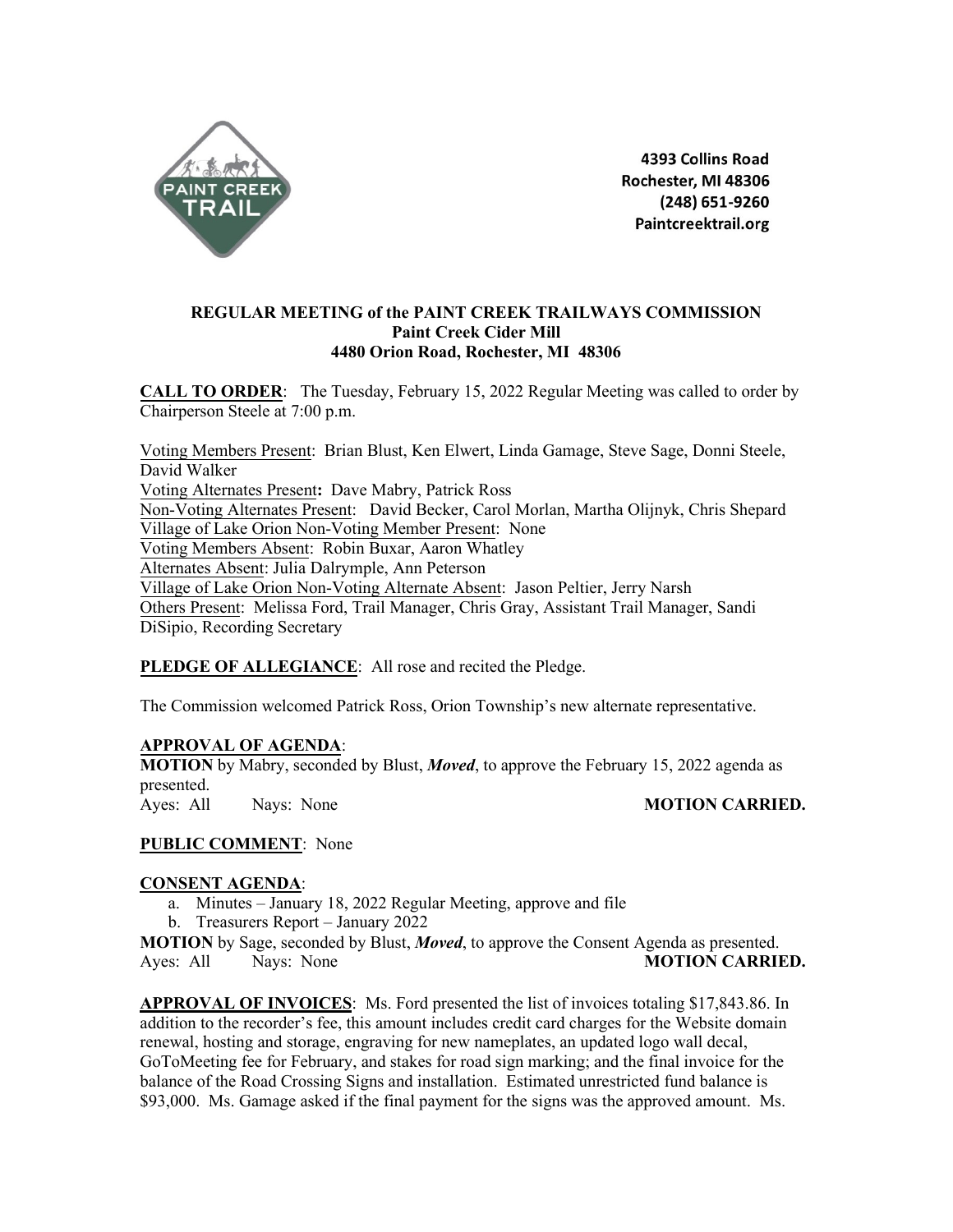Ford explained we did have additional costs because we had to pay a \$850 fee for the Road Commission for Oakland County permit to work in the right-of-way. **MOTION** by Gamage, seconded by Mabry, *Moved*, that the invoices presented for payment are approved as presented in the amount of \$17,843.86 and orders be drawn for payment. Ayes: Blust, Elwert, Gamage, Mabry, Ross, Sage, Steele, Walker Nays: None **MOTION CARRIED.**

**UPDATE: Grant Opportunities & Trail Capital Improvement Projects**: A memo was included in the packet. Last month there were some questions about the environmental assessment, so Ms. Ford reached out for clarification. ASTI Environmental can extend the timeframe for their proposal to 120 days or longer as they know it's grant dependent; not a problem. There was a question about potential damage when the work is being done, and ASTI indicated they use no heavy equipment, and per the person Ms. Ford talked to, have never damaged any property in the 23 years that she has worked there. ASTI will not be using subcontractors for the project. The Commission also had a discussion about the mussels in the creek. Ms. Ford talked to her contact at the DNR's Fisheries Division; he agreed with the enivornmental firm and said it's a Group 2 mussel stream so there is a chance that a state listed species could be found there and agrees a recon survey is needed for verification, but based on what he's seen recently being in the creek, he doesn't think they will be present or a factor, but some level of check does need to happen because it's a listed species. He's planning to be out in the creek later in the year and would look too. There are also tributaries going into the Paint Creek that support mussel population, so each site needs to be evaluated. Ms. Ford also spoke with Kristen Myers and Mindy Milos-Dale about the Bridge 33.7 project and whether mussels were found during the environmental assessment. Neither remembers that being an issues or any discussions about mussels specifically, but an environmental assessment should have been done as part of the project. Ms. Ford looked through staff's files and Oakland Township looked through theirs, but a copy of the report was not found. Ms. Ford has asked Mannik Smith and they are working on it and will get a copy to her. Hopefully, she will have the assessment survey by the next meeting. Ms. Ford asked if Orion Township had an issue with mussels when the Polly Ann connector bridge was built. Ms. Steele will check the assessment report to see if there were any mussel issues.

**DISCUSSION: Ad Hoc Committee Assignments**: An updated list of the Committees and vacancies reflecting those who volunteered last month or contacted Ms. Ford via email was given out tonight. If anything is incorrect, please let staff know. We do have a few vacancies left. Mr. Blust volunteered for the Trail Improvements and 40<sup>th</sup> Anniversary Celebration Committees. It was noted that Orion Township was listed for the Licensing Committee – Ms. Ford explained that Ms. Steele is the point person, but the Orion Township Commissioners will be sharing the responsibilities. Ms. Steele said she's more available at times than one of the Parks & Rec members. Ms. Ford will contact Ms. Steele to see who the designated volunteer is when the Committee is needed. Mr. Mabry volunteered for the Recognition Committee and noted there is almost nothing in the budget for this year, but more was budgeted last year. Ms. Ford explained last year the Commission bought additional spikes, so we don't have to purchase them this year, and there was the Bridge Ribbon Cutting Ceremony last year – that's why more money was budgeted. The only thing we have to purchase this year is possibly refreshments because we prepurchased the spikes and boxes. Ms. Steele offered to help but not volunteer, for the Fundraising Committee, and asked Ms. Ford to contact her for assistance. Thanks to everyone for their willingness to serve and help on these Committees.

**DISCUSSION: 2022 Goals**: Ms. Ford thanked everyone who turned in their goals, feedback and ranking. Everyone's answers were averaged to get the ranking and added the timeframes; a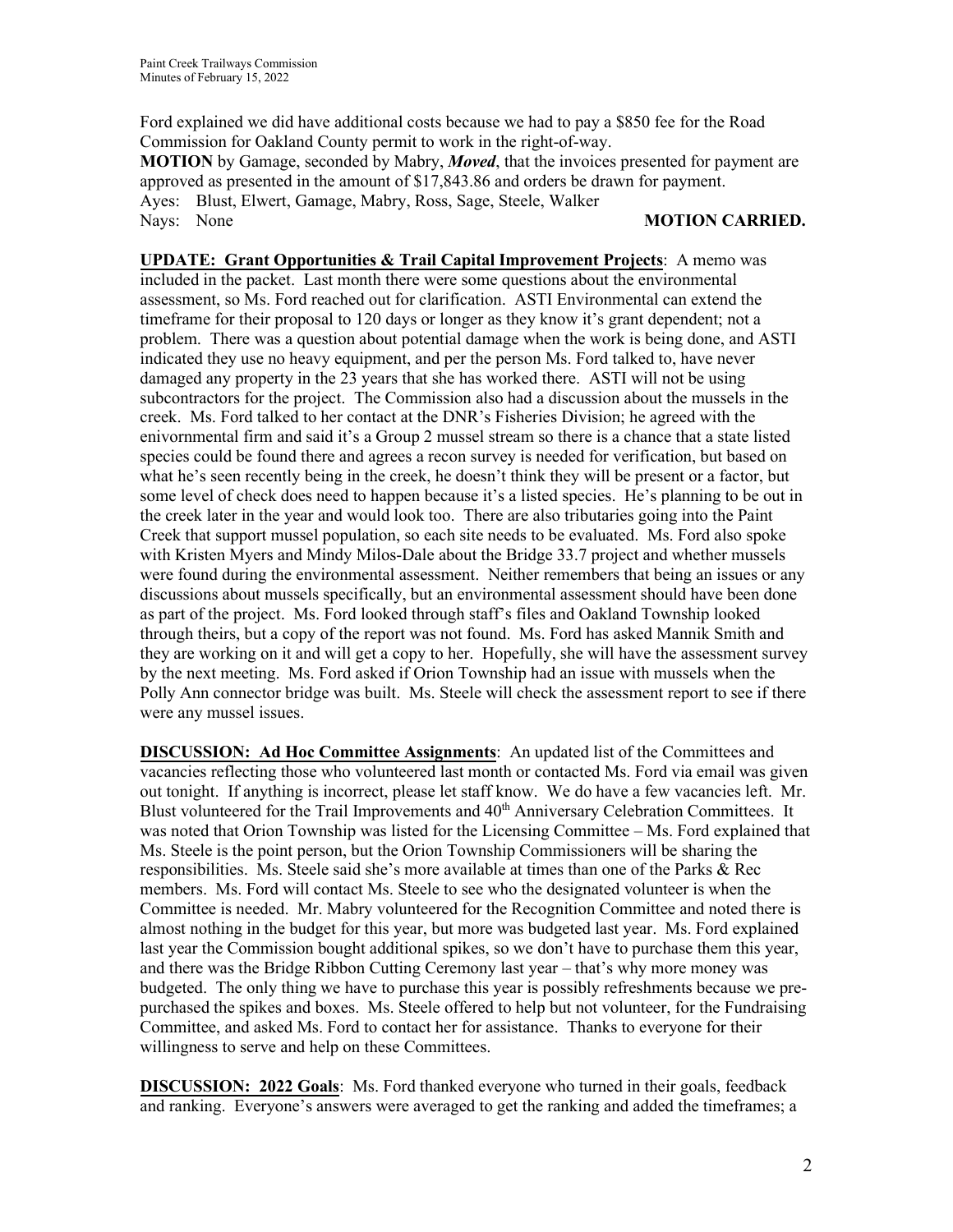list was included in the packet. There are a lot of goals that are ongoing, but the list gives an indication of the priorities for the year. She asked for any additional comments. Mr. Elwert commented in the Additional Goals, the website migration should be deleted from the Technology Plan. Mr. Becker had suggested a possible sign inventory be added as an Additional Goal with a timeframe of one year, as we are adding signs without knowing if there is a systematic plan as to how many we have or where they are being located. He feels we are getting to the point where there are too many signs on the trail. Ms. Gamage explained that was a part of what the Branding Committee was working on, and concurs there are several signs on the trail that don't belong there anymore. We are working to remove those as we add the new replacement signage. She imagines the Branding Committee might be doing some of the work on a sign inventory as the intent was to remove as many signs as possible that didn't match the new standard. Since staff works with the goals on a daily basis, Ms. Gamage is curious to know if they concur with the goals as prioritized by the members. Ms. Ford agrees that most goals categorized as priority  $#1$  are aligned with what staff is thinking. There were a lot of  $#1$  priority goals last year that didn't get accomplished as staff is only part-time, but what is prioritized for this year is what they will be working on. She is not sure how to start on a Technology Plan, but will work with Mr. Elwert on a replacement plan for the current technology as well as any longterm needs or desires. As far as staff's current computers, they are relatively new and are coordinated through Oakland Township. She has had some issues with their email, as it's not hosted by the Township. Mr. Elwert offered his assistance if needed.

**MANAGER'S REPORT**: in addition to the written report, Ms. Ford stated the road crossing signs were installed this week, and remaining kiosk and gateway signs were installed at the beginning of the month, including the one at Paint Creek Junction. Once the old signs are removed, this is the end of that project. Three of four payments from the member communities have been received. Nothing has been received from the Sheriff's Office relative to the new patrol contract. Ms. Ford will be presenting the Moutrie Garden and the signage project at TWLA's next meeting at the end of this week. Staff will be working on the MNRTF final grant report and the upcoming audit now. She reported that she, Ms. Olijnyk and Ms. Steele crafted an email that went out to 350 Mailchimp subscribers yesterday, a show your love for the trail Valentine's Day note, but is not sure if we received any donations as they are controlled by the Community Foundation. It was suggested that all Commissioners be added to this email list.

**COMMISSIONER REPORTS**: Mr. Ross commented he's happy to be part of the Commission. Ms. Gamage indicated Rochester sent out a link of all the grants they are working on now, including our bridge grant. Mr. Sage said Rochester is in their Master Plan review, and when a final mock-up version is available he will share it with the members to make sure all know the trail is part of it. He is working to set up a meeting with the DDA and Mr. Peltier to get Rochester businesses involved with the passport for the June event. Ms. Olijnyk commented the new signs look great. Mr. Shepard reported that Bud Clark, the head of Rochester Hills' Sign Shop is retiring, so the signs that can be completed will be temporarily reduced. Any sign requests should be placed as soon as possible. Ms. Steele reported the Polly Ann Trail will have a  $25<sup>th</sup>$  anniversary celebration in August. She indicated there is now a trolley that runs between downtown Oxford and Orion so people can visit different restaurants.

# **ADJOURNMENT OF REGULAR MEETING**:

**MOTION** by Mabry, seconded by Blust, *Moved*, to adjourn the Regular Meeting at 7:40 p.m. Ayes: All Nays: None **MOTION CARRIED.** 

# **NEXT REGULAR MEETING: March 15, 2022 at 7:00 p.m. – Paint Creek Cider Mill**